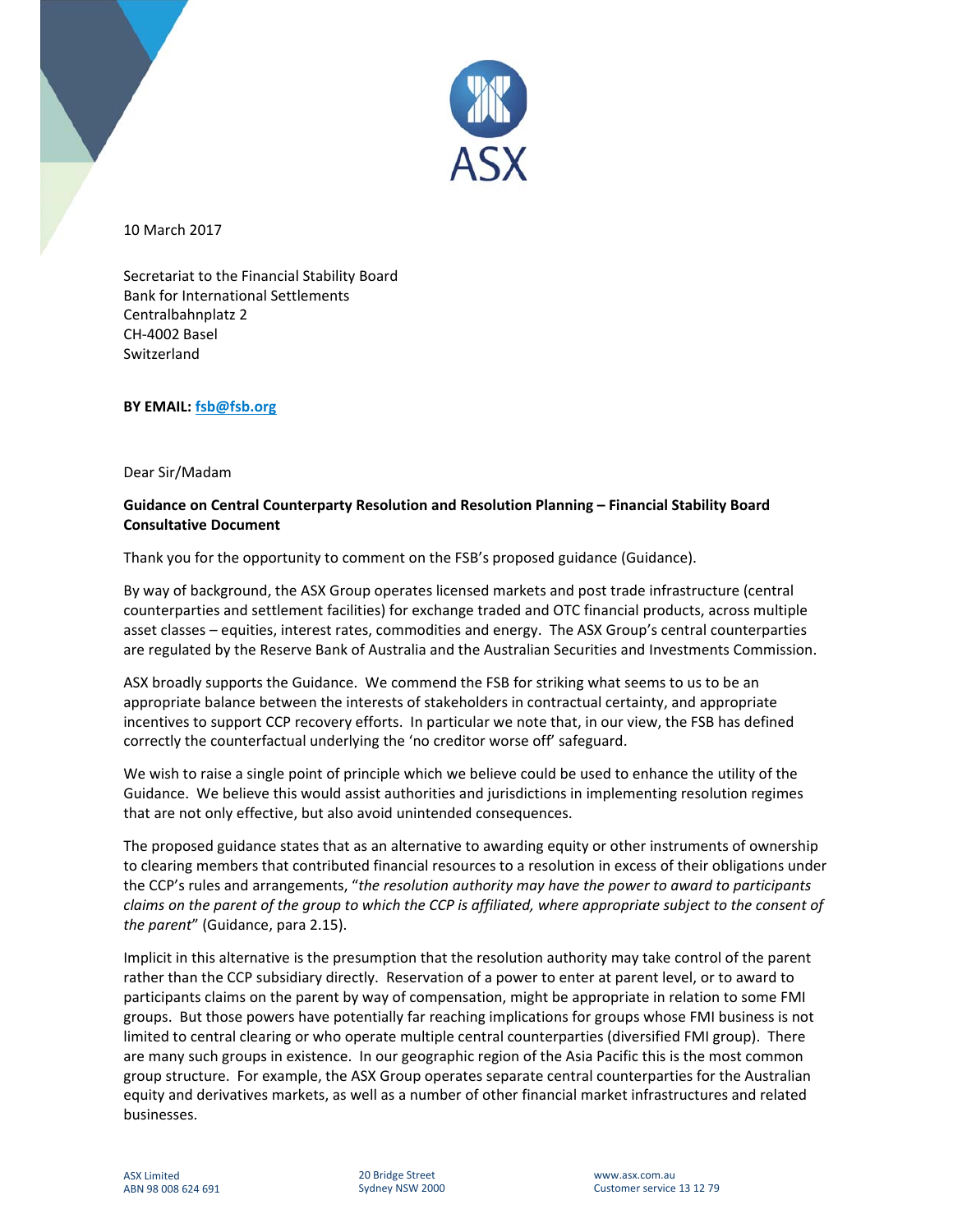

The broader point we seek to make is that FMI groups can have very different ownership, legal and organisational structures, and those differences are relevant to both implementation of resolution regimes and resolution planning. The Guidance recognises the relevance of these matters to resolution planning (paragraph 7.6), as do the Key Attributes of Effective Resolution Regimes for Financial Institutions (Appendix II – Annex 1, section 11.6(ix)). However, the anterior step of defining resolution powers with respect to 'point of entry' (in the sense of 'point in the corporate group', rather than 'point in time') and awarding of equity as described in paragraph 2.15 of the Guidance, also needs to take into account structural differences. This is because the very existence (as distinct from the exercise) of a resolution power to enter at parent level, or to award to participants claims on the parent by way of compensation, would need to address a number of significant issues insofar as the powers could be applied to a diversified FMI group.

At the heart of those issues is whether the costs inherent in resolution powers to take control of, and to award claims to participants on, the parent entity of a diversified FMI group (and, by extension, group businesses other than the central clearing business of the CCP in financial distress), are justified by the incremental benefits to financial stability that may be derived from those powers. A balance has to be struck between the resolution authority's need to have powers with respect to FMI group entities other than the CCP itself, and the impact of those powers on the economics of central clearing and diversified FMI groups.

In our view a resolution authority should derive adequate control with respect to affiliated entities that supply services or resources to the CCP, from the power to give legally binding directions to those affiliated entities (and their directors) to comply with their contractual obligations, supported by:

- appropriate sanctions for non‐compliance with directions;
- statutory immunity for directed persons or entities, to resolve legal conflicts between directions and other duties or obligations; and
- comprehensive resolution planning, including incorporation of appropriate provisions in supply and resourcing contracts between the CCP and affiliated entities.

On the other hand, the reservation of a resolution power to enter at parent level, or to award to participants claims on the parent by way of compensation, would prompt a diversified FMI group to at least consider restructuring in order to mitigate the risk of its non‐CCP business becoming subject to external control and the consequential loss of value to shareholders which this could entail. A decision to de‐integrate a CCP for this reason could result in the loss of significant efficiencies derived from the CCP's membership of the broader FMI group, and a consequential increase in the cost of clearing.

In our view, the potential upfront costs of resolution powers to take control of or award claims against the parent entity could be out of proportion to the perceived financial stability benefits. As noted above, this depends on the characteristics of the individual CCP which may be subject to those powers and the markets it serves. We believe that authorities and jurisdictions would be assisted if the Guidance contained a more thorough examination of the considerations and trade‐offs relevant to these matters.

\_\_\_\_\_\_\_\_\_\_\_\_\_\_\_\_\_\_\_\_\_\_\_